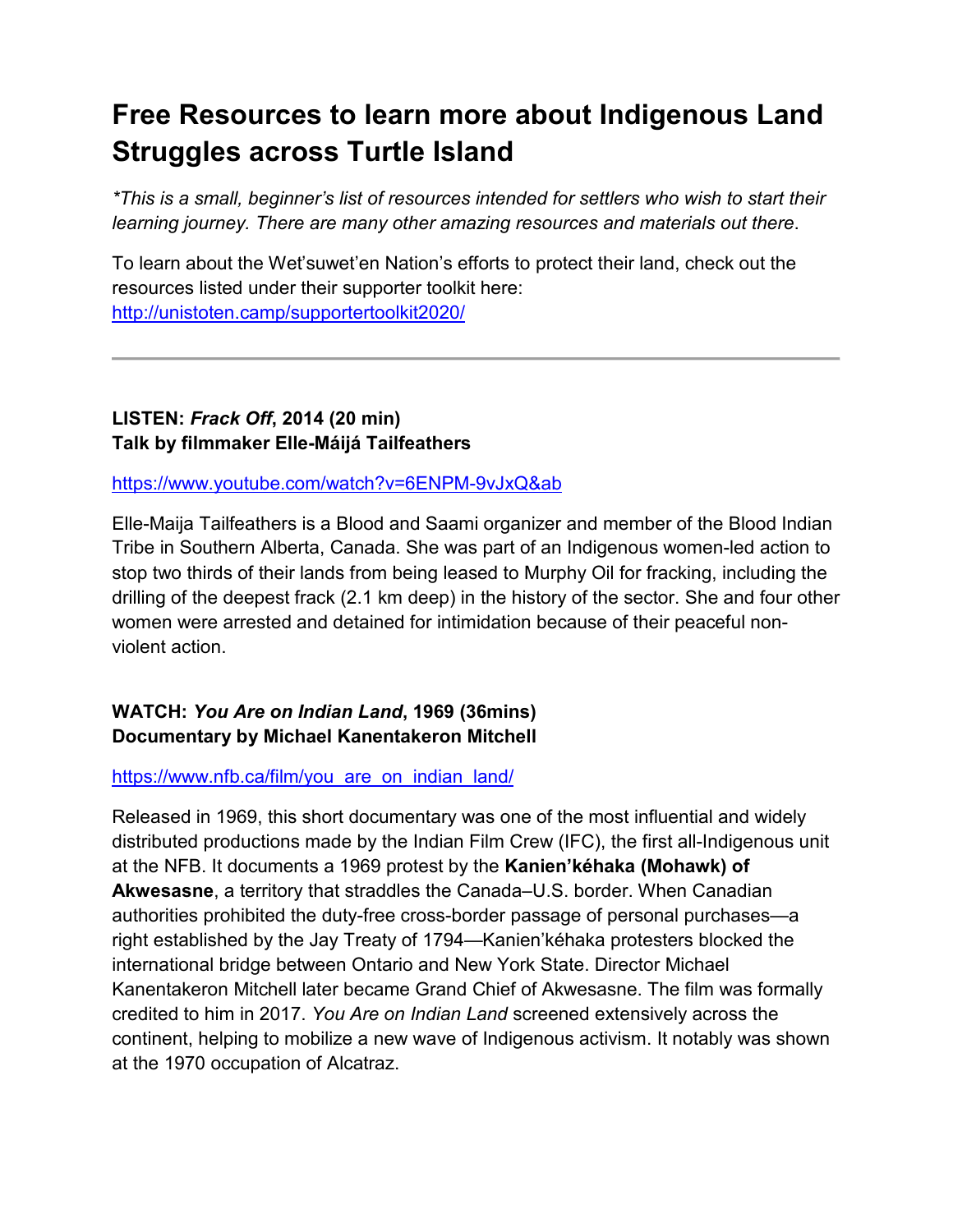## **WATCH:** *Incident at Restigouche***, 1984 (45mins) Documentary by filmmaker [Alanis Obomsawin](https://www.nfb.ca/directors/alanis-obomsawin/)**

#### [https://www.nfb.ca/film/incident\\_at\\_restigouche/](https://www.nfb.ca/film/incident_at_restigouche/)

On June 11 and 20, 1981, the Quebec Provincial Police (QPP) raided **Restigouche Reserve, Quebec**. At issue were the salmon-fishing rights of the **Mi'kmaq**. Because salmon has traditionally been a source of food and income for the Mi'kmaq, the Quebec government's decision to restrict fishing aroused consternation and anger. Released in 1984, this ground breaking and impassioned account of the police raids brought Alanis Obomsawin to international attention. The film features a remarkable on-camera exchange between Obomsawin herself and provincial Minister of Fisheries Lucien Lessard, the man who'd ordered the raid. Decades later, Jeff Barnaby, director of Rhymes for Young Ghouls, cited the film as an inspiration. "That documentary encapsulated the idea of films being a form of social protest for me... It started right there with that film."

# **WATCH:** *KANEHSATAKE: 270 Years of Resistance***, 2015 (120 min) Documentary by Filmmaker Alanis Obomsawin**

#### [https://www.nfb.ca/film/kanehsatake\\_270\\_years\\_of\\_resistance/](https://www.nfb.ca/film/kanehsatake_270_years_of_resistance/)

In July 1990, a dispute over a proposed golf course to be built on Kanien'kéhaka (Mohawk) lands in Oka, Quebec, set the stage for a historic confrontation that would grab international headlines and sear itself into the Canadian consciousness. Director Alanis Obomsawin—at times with a small crew, at times alone—spent 78 days behind Kanien'kéhaka lines filming the armed standoff between protestors, the Quebec police and the Canadian army. Released in 1993, this landmark documentary has been seen around the world, winning over a dozen international awards and making history at the Toronto International Film Festival, where it became the first documentary ever to win the Best Canadian Feature award. Jesse Wente, Director of Canada's Indigenous Screen Office, has called it a "watershed film in the history of First Peoples cinema."

## **WATCH:** *A Last Stand for Lelu***, 2016 (24mins) Produced & Directed by Farhan Umedaly & Tamo Campos**

<https://www.youtube.com/watch?v=RcIXz9r1ze4>

"A great injustice is being done on Lelu Island near Prince Rupert, B.C., the sacred and traditional territory of the **Lax Kw'alaams** people for over 10,000 years. The B.C. provincial government is trying to green light the construction of a massive LNG terminal on the island – Pacific Northwest LNG, backed by Malaysian energy giant Petronas, without consent."